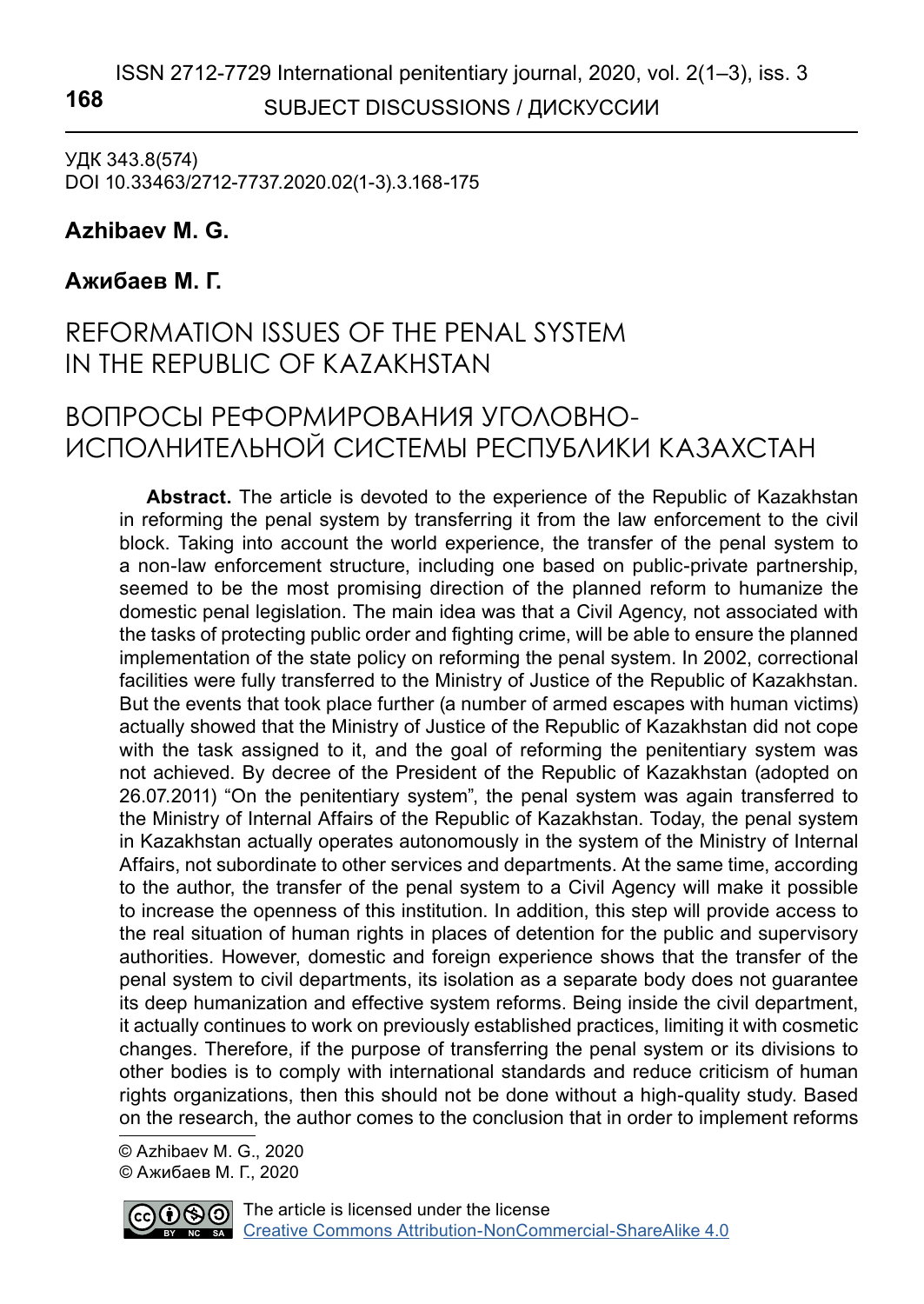in the penal system of the Republic of Kazakhstan, it is necessary to: 1) to develop a single comprehensive scientific and practical approach when reforming the penal system; 2) to conduct a qualitative study of the risks that may be associated with decisions taken within the framework of the reform; 3) implementation of foreign and international experience should be carried out only taking into account the specifics of national legislation and the structure of the state's law enforcement system.

**Keywords:** Republic of Kazakhstan, penal enforcement system, reformation of the penitentiary system, humanization of the execution of sentences, penitentiary legislation.

**Аннотация.** В статье освещается опыт Республики Казахстан по реформированию уголовно-исполнительной системы (УИС) путем передачи из правоохранительного блока в гражданский. С учетом мирового опыта передача УИС в неправоохранительную структуру, в том числе основанную на государственно-частном партнерстве, казалась наиболее перспективным направлением запланированной реформы по гуманизации отечественного уголовно-исполнительного законодательства. Основная идея заключалась в том, что гражданское ведомство, не связанное с решением задач по охране общественного порядка и борьбы с преступностью, сможет обеспечить запланированную реализацию государственной политики по реформированию системы исполнения наказаний. В 2002 г. исправительные учреждения полностью были переданы в Министерство юстиции Республики Казахстан. Но произошедшие далее события (ряд вооруженных побегов с человеческими жертвами) фактически показали, что Министерство юстиции Республики Казахстан с возложенной на него задачей не справилось, а сама цель реформирования пенитенциарной системы не была достигнута. Указом Президента Республики Казахстан от 26 июля 2011 г. «О пенитенциарной системе» УИС вновь была передана в МВД Республики Казахстан. Сегодня УИС в Казахстане фактически действует автономно в системе Министерства внутренних дел, не подчиняясь другим службам и ведомствам. Вместе с тем, по мнению автора, перевод УИС в гражданское ведомство даст возможность повысить открытость данного института. Кроме того, данный шаг обеспечит доступ к реальной ситуации с соблюдением прав человека в местах лишения свободы для общества и надзорных органов. Однако отечественный и зарубежный опыт показывает, что сама по себе передача тюремной системы в гражданские ведомства, выделение ее как обособленного органа не гарантируют ее глубинную гуманизацию и эффективные системные реформы. Находясь внутри гражданского ведомства, она фактически продолжает работать по ранее наработанной практике, ограничившись лишь косметическими преобразованиями. В силу этого в случае если целью передачи УИС или ее подразделений в другие органы является желание соответствовать международным стандартам и снизить критику правозащитных организаций, то делать этого без качественной проработки не следует. На основании проведенного исследования автор приходит к выводу о том, что для проведения реформ в системе УИС Республики Казахстан необходимо: 1) выработать единый комплексный научный и практический подход при реформировании системы исполнения наказаний; 2) провести качественную проработку рисков, которые могут нести в себе решения, принимаемые в рамках реформы; 3) внедрение зарубежного и международного опыта проводить только с учетом особенностей национального законодательства и структуры правоохранительной системы государства.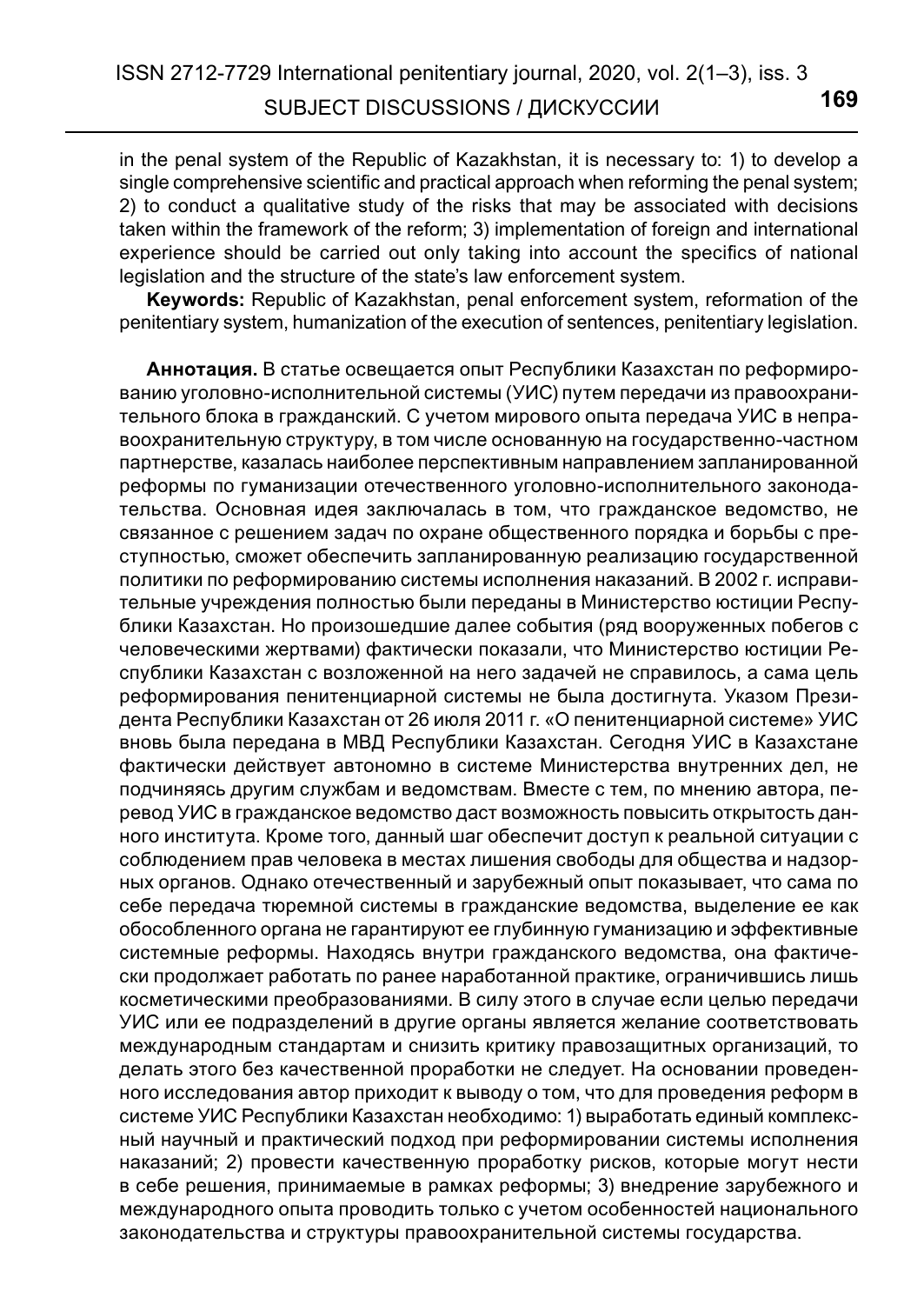**Ключевые слова:** Республика Казахстан, уголовно-исполнительная система, реформирование пенитенциарной системы, гуманизация исполнения наказаний, пенитенциарное законодательство.

### **Information about author / Сведения об авторе**

**Marat Gennad'evich Azhibaev,** senior researcher at the center for research on criminal policy and criminology, Academy of law enforcement agencies under the Prosecutor General's office of the Republic of Kazakhstan, Akmola region, Tselinograd district, Kosshy village, Republic of Kazakhstan, e-mail: [7171596@prokuror.kz](mailto:7171596%40prokuror.kz?subject=).

**Марат Геннадьевич Ажибаев,** старший научный сотрудник Центра исследования проблем уголовной политики и криминологии, Академия правоохранительных органов при Генеральной прокуратуре Республики Казахстан, Акмолинская об-ласть, Целиноградский район, с. Косшы, Республика Казахстан, e-mail: [7171596@](mailto:7171596%40prokuror.kz?subject=) [prokuror.kz](mailto:7171596%40prokuror.kz?subject=).

### **Recommended citation / Для цитирования**

Azhibaev, M. G. 2020, 'Reformation issues of the Penal system in the Republic of Kazakhstan', *International penitentiary journal,* vol. 2(1–3), iss. 3, pp. 168–175, doi: 10.33463/2712-7737.2020.02(1-3).3.168-175.

Ажибаев, М. Г. Вопросы реформирования уголовно-исполнительной системы Республики Казахстан / М. Г. Ажибаев // Международный пенитенциарный журнал. – 2020. – Т. 2(1–3), № 3. – С. 168–175. – DOI : 10.33463/2712-7737.2020.02(1-3).3.168-175.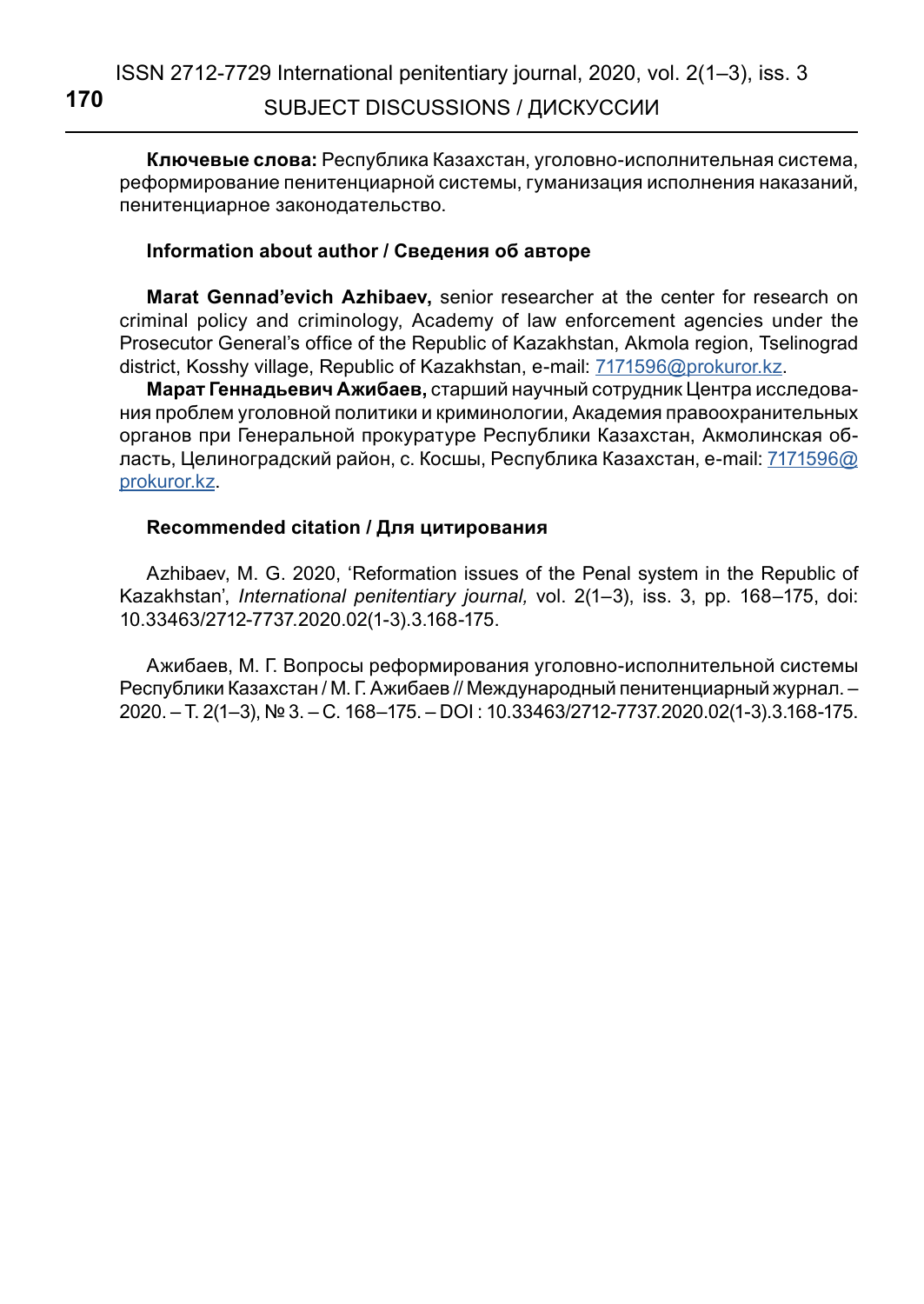In August 2000 Head of state N. A. Nazarbaev instructed the Government to transfer the penal system from the Ministry of Internal Affairs to the Ministry of Justice of the Republic of Kazakhstan. This decision was a logical continuation of the implementation of the State program of legal reform in the Republic of Kazakhstan, approved by the decree of the President of the Republic of Kazakhstan on 12.02.1994 No. 1569. In particular, the specified program includes: "Consider other measures to exempt the Ministry of Internal Affairs from functions that are not related to the protection of public order, investigation and inquiry, and prevention of offenses". The main goals pursued by the transfer of the penal system to a Civil Agency were:

1) separation of the functions of criminal prosecution and criminal penalties execution;

2) improving the legal protection of convicts, more complete realization of their rights and legitimate interests;

3) implementation of international norms and standards for the treatment of prisoners in national legislation;

4) demilitarization of the penal system ('the Penal system of the Republic of Kazakhstan 2000–2008: current state and prospects of development: analytical report' 2008).

Taking into account the world experience, the transfer of the penal system to a non-law enforcement structure, including one based on public-private partnership, seemed to be the most promising direction of the planned reform to humanize the domestic penal legislation. The main idea was that a Civil Agency that is not involved in the tasks of protecting public order and fighting crime will be able to ensure the planned implementation of the state policy on reforming the penal system. In 2002, correctional institutions were fully transferred to the Ministry of Justice of the Republic of Kazakhstan as the Agency responsible for the formation of National legislation. At the same time, units of the internal troops remained part of the Ministry of Internal Affairs of the Republic of Kazakhstan.

According to E. Salamatov (2018), in the sphere of organization of the penal system, the internal troops and the penal system are a single organism that cannot be torn into two parts. As a result of this fragmentation, a number of high-profile escapes of armed prisoners swept through the country, which revealed a number of systemic problems and mistakes made during the implementation of this reform. For example, in Aktau on June 22, 2010, more than 20 convicts escaped, weapons were delivered to the territory of a high-security colony for 10 thousand tenge. In Balkhash on the night of 11.07.2011, 12 prisoners of the AK-159/21 facility armed with cold weapons and firearms tried to escape. As a result, two employees of the penal system were stabbed and four were shot. One of them died. The criminals took refuge in the industrial zone of the colony, where they committed a selfexplosion. As it was established during the investigation, weapons and ammunition were hidden in the sleepers that were brought to the territory of the colony shortly before the incident. Employees of the colony missed the cargo, despite the fact that no construction work was carried out in the institution at that time (Chaus, Yu. 2011).

The events actually showed that the Ministry of Justice of the Republic of Kazakhstan failed with its task, and the goal of prison reform was not achieved. Taking into account the results of the reform, the Head of state on 26.07.2011 by his decree "on the penitentiary system" again returned the penal system to the Ministry of Internal Affairs of the Republic of Kazakhstan. "The transfer of the UIS to the Ministry of justice is a mistake. We got ahead of ourselves: we transferred the correctional system from the Ministry of internal Affairs to the Ministry of justice. Everyone tried to persuade us all over the world. And what did we get? A complete disgrace! Weapons, sharpeners, drugs, and anything else are taken out of places of detention by KAMAZ Trucks!", said N. A. Nazarbaev at a joint session of the Chambers of Parliament on 01.10.2011.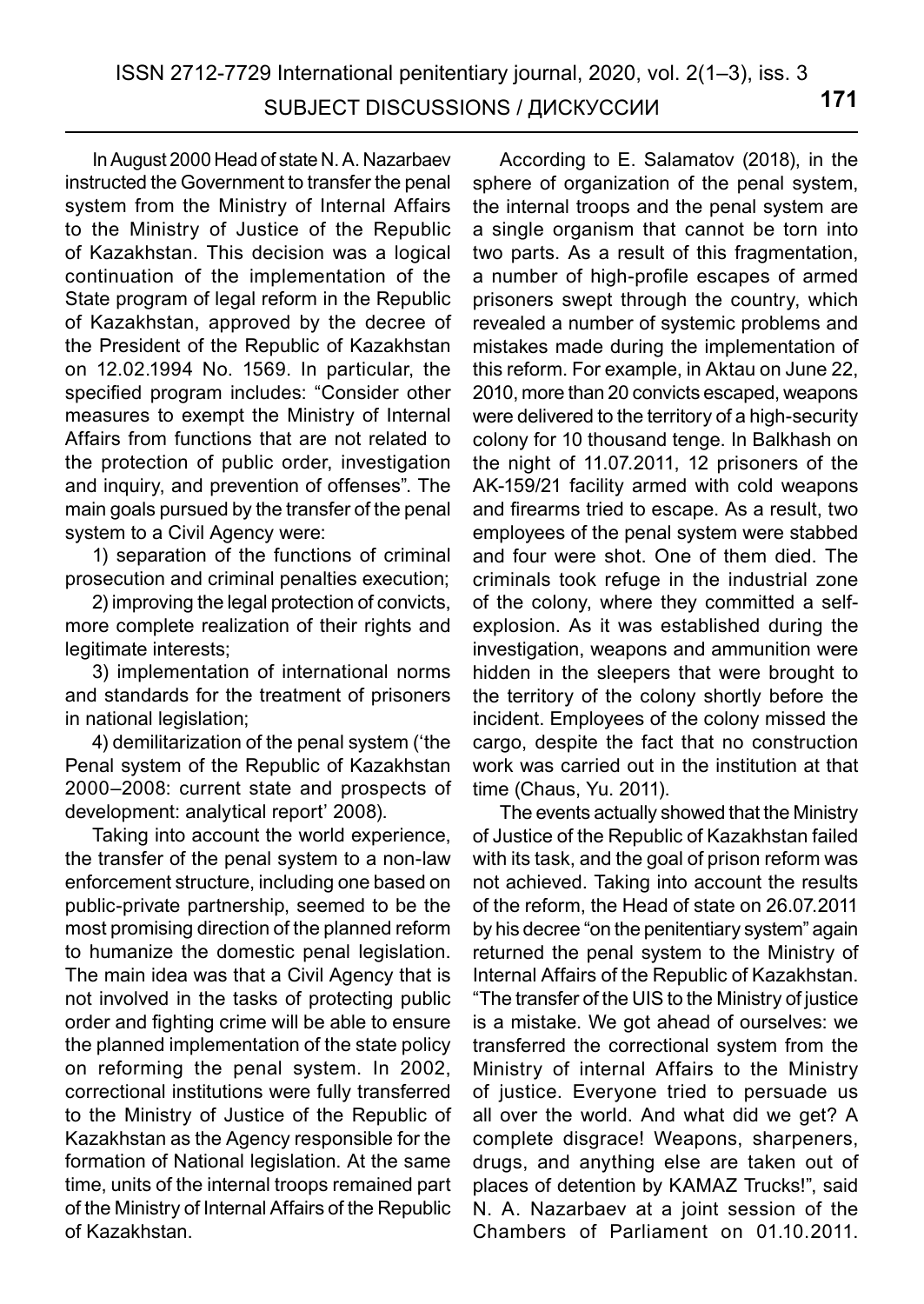"Before going to any new developments, all our comrades who are concerned about these reforms should think very hard and check," the First President concluded (Mukanov, B. 2011).

In his speech at the Government meeting on 25.09.2017, the Minister of Internal Affairs, K. Kasymov pointed out the reasons for this decision: "the operational situation in the colonies and pre-trial detention centers was extremely tense. Numerous cases of group disobedience of convicts to the legal requirements of colony employees, virtually free trafficking of drugs, cold weapons, self-harm and other violations of the regime – all this took place in the vast majority of colonies. Serious crimes became more frequent in the colonies, attacks on supervisors were allowed, there was a dangerous trend of merging criminality with religious extremism, attempts were made to recruit new supporters from among prisoners by religious radicals" ('Kalmukhanbet Kasymov "defeated" the Ministry of Justice in his story about the colonies' 2017).

A coalition of Kazakhstan non-governmental human rights organizations expressed their disagreement with the decision to return the penal system to the system of the Ministry of Internal Affairs of the Republic of Kazakhstan, arguing that it contradicts Kazakhstan's intentions to bring the system of criminal penalties execution to generally recognized international standards, stated in the Concept of the state's legal policy for the period 2010- 2020. According to the executive Director of the center for legal policy research N. Ergaliev, the presence of the penal system in the hands of the police is one of the essential features of the police state (Toguzbaev, K. 2011). According to international standards, our prison system is characterized as repressive and inhumane because it is located inside the Ministry of Internal Affairs. The same rating is given to prisons in Belarus, Turkmenistan and Uzbekistan because of their departmental affiliation with the Ministry of Internal Affairs.

Turning to the experience of other countries, the experience of Ukraine and Kyrgyzstan should be highlighted. In Ukraine, in 2010, when the system of penitentiary institutions was reformed, it was removed from the Ministry of Internal Affairs by creating the State penitentiary service of Ukraine, and in 2017 it was transferred to the Ministry of Justice. In Kyrgyzstan, the reform of the penal system was carried out in the reverse order. In 2002 the penitentiary system was transferred to the Ministry of Justice, and in 2009 an independent department was created on its basis – the State penitentiary service under the government of the Kyrgyz Republic. These countries have implemented this reform by transferring not only the correctional facilities themselves, but also the relevant law enforcement units. At the same time, there are a lot of materials on the Internet about torture in correctional institutions in Ukraine and Kyrgyzstan, riots and other acts of mass disobedience on the part of prisoners, the influence of various criminal elements on the atmosphere of law enforcement in institutions, the behavior of convicts both inside and outside correctional institutions. Thus, the strategy of reformation by transferring from one department to another does not always have a positive effect.

The strategy, according to N. A. Andreev and V. B. Korobov (2013, p. 69), is a system of management decisions aimed at implementing the mission of law enforcement entities and their organizations, its transformation into a new qualitative state. In some foreign countries (e.g. Austria, Belgium, Germany, Denmark, France, USA) the Ministry of Justice includes not only the prison system, but also prosecutors, police, courts. At the same time, being inside the Ministry of Justice, prisons are not subordinate to the police and have an equal status with all these departments.

Today, the penal system in Kazakhstan actually operates autonomously in the system of the Ministry of Internal Affairs, not subordinating to other services and departments. In this regard, the reform of the penal system should be accompanied by its transfer as a separate division of the Internal Affairs bodies to the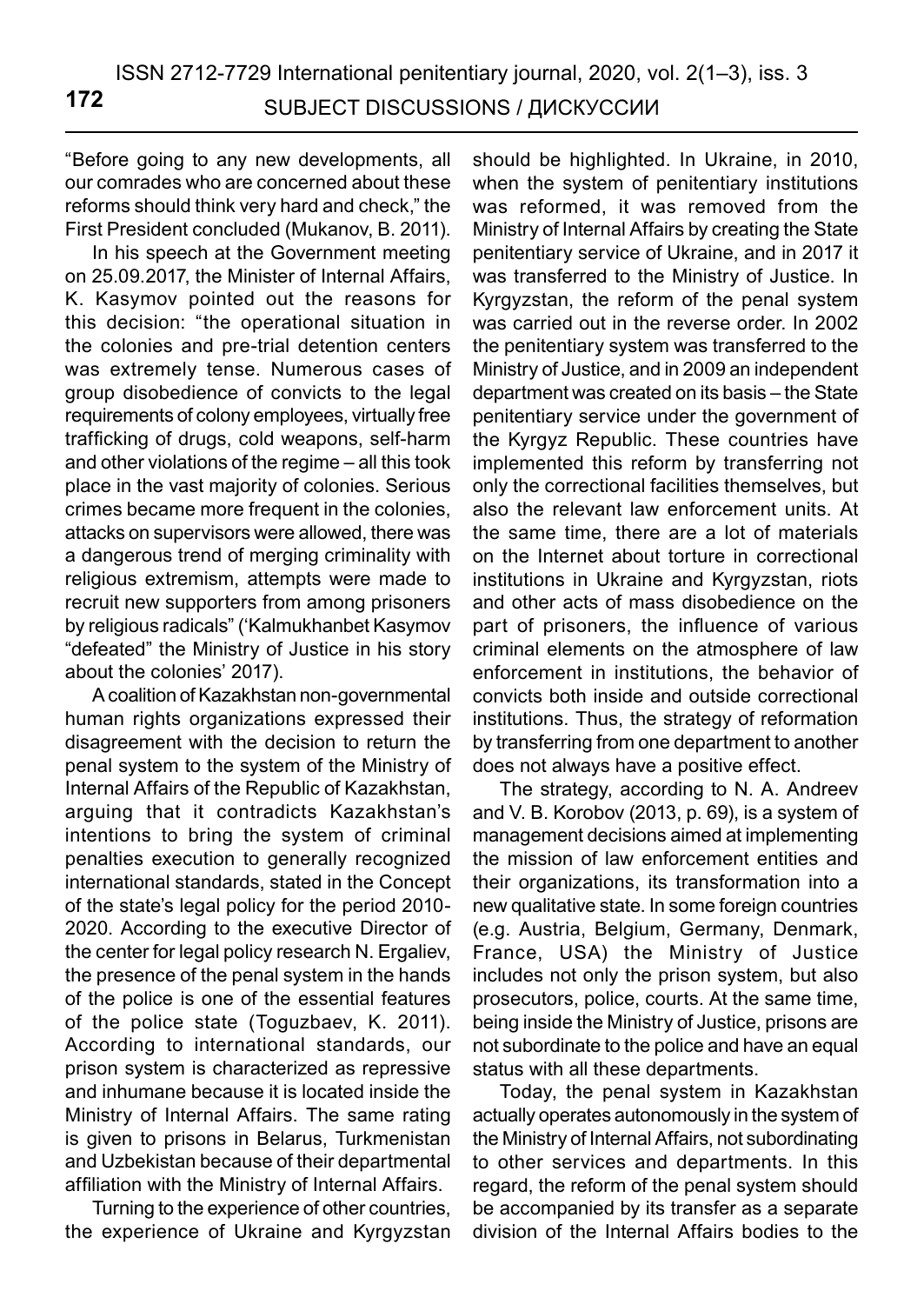Ministry of Justice or the separation of the penal system as an independent body in a comprehensive manner, with all services (including medical), weapons and equipment, while maintaining the status and benefits for all the staff of the penal system, reforming the entire law enforcement and judicial system, and modernizing current legislation with an emphasis on national legal features.

Since 2019, the issue of transferring the penal system's medical services to civilian medical institutions is being discussed at the government level. The study of international practice on this issue has shown that there are various models of providing medical care to the penal system in the world. For example, in the CIS countries, Asia and some European countries (Ireland, Albania), the departmental model is successfully applied, when the medical staff of correctional institutions is located in the state of the institution, under the control of the penal system. In Norway, England, France, Australia, Spain, and Scotland, third-party organizations provide medical care to convicts. In the United States, there is a mixed system, when along with regular staff, commercial medical organizations provide medical care to prisoners on the basis of a contract with a correctional institution. In Russia, the prison medical service was divided into separate medical and sanitary units under the regional departments of the Federal penitentiary service of Russia.

According to the regional Director of the penal reform international (PRI) in Central Asia, A. Shambilov: "The transfer of medical services to the civil department of the penal system is necessary, because prison officers are employees of the penitentiary service, they cannot be responsible for health management. They cannot know certain diseases that appear in society and exist in places of liberty deprivation" (Nurseitova, T. & Shambilov, A. 2017). In turn, at a meeting with doctors of the penal system in August 2019, the Minister of Health of Kazakhstan Ye. Birtanov noted that this issue needs to be approached thoughtfully and carefully. According to the opinion of the medical services staff, expressed during the meeting with the Minister, in the case of transfer, there are risks of personnel shortage of specialists.

The conditions of professional activity of medical workers in the penal system have qualitative differences from the conditions of work in civilian hospitals and polyclinics. In particular, they have to perform their duties in compliance with the regime requirements inherent in places of liberty deprivation, often experiencing a sense of danger and insecurity due to the presence of a special contingent that they serve. Often their places of residence, due to the specificity of correctional institutions, are located far from large localities. As the materials studied on this issue show that penitentiary health care in general is characterized by a shortage of specialist doctors who are well paid in civil health care. The existing medical staff actually performs the work of several related specialists. This activity is practically not compensated by material or non-material motivational measures. In addition, speaking about the problem of doctors shortage and qualified medical workers, it is worth noting that in the civil sphere there is an acute shortage of them. Thus, the number of general practitioners in Kazakhstan is only 0.28 per thousand people, while the average figure, for example, for the Organization for economic cooperation and development (OECD) is 0.72 (according to the report of this organization published last year). The share of primary health care doctors from the total number of doctors in Kazakhstan is 7–16%, which is lower than the OECD average of 32%. (Veber, E. 2019).

In this regard, the transfer of medical services of the penal system to the health authorities will carry an additional burden on civilian doctors. If there is a personnel shortage in the field of medicine in general, such a step will not give the expected positive effect, but on the contrary may worsen the situation with medical care at all levels. As Professor V. N. Uvarov rightly pointed out: "In the law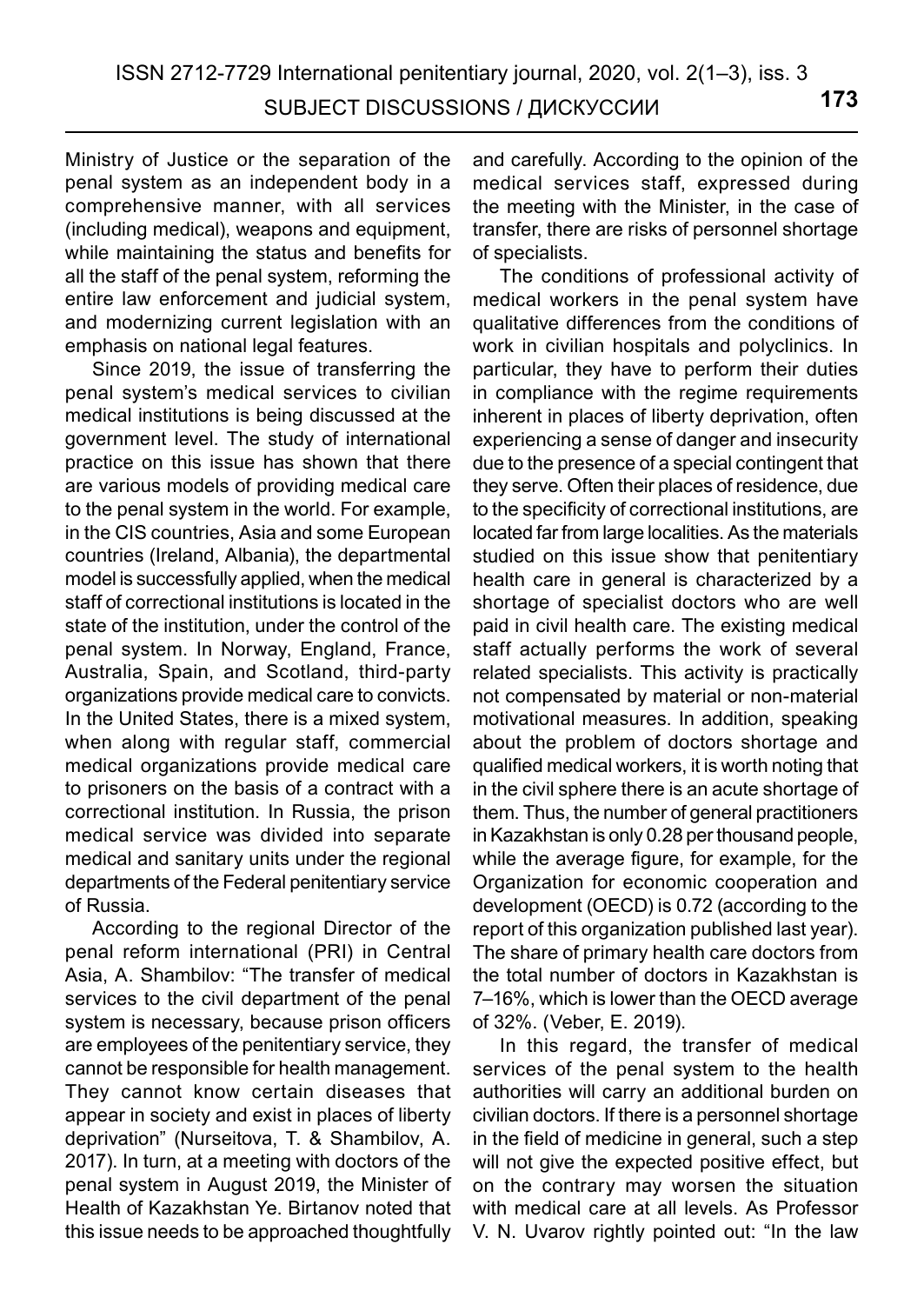enforcement system, it is character that the result of the impact of the law enforcement function of the state on public relations has a generalizing, summary character and is evaluated from the point of view of the interests of the individual, society and the state" (Uvarov, V. N. & Uvarova-Patenko, R. V. 2019, p. 403).

Without prior training and sufficient personnel, penitentiary medicine will be lost as an institution of penal correction, which will consequently lead to even more violations of convicts' rights to receive medical care. As a solution, it is proposed to work out at the government level, first of all, the issue of attracting medical specialists to the penitentiary system by increasing wages and providing various benefits. At the same time, the fact that the medical services of the penal system are dependent on the administration of institutions contributes to providing false information about the facts of torture and the level of violence in the institution. The transition to a Civil Agency, we believe, will make it possible to increase the openness of this institution and will help reduce these facts. In addition, this step will provide access to the real situation of human rights in places of detention for the Public and Supervisory authorities.

At the same time, domestic and foreign experience shows that the mere transfer of the prison system to civil departments, its isolation as a separate body, does not guarantee its deep humanization and effective system reforms. Being inside the civil department, it actually continues to work according to the previously established practice, limiting itself only to cosmetic transformations. Therefore, if the purpose of transferring the penal system or its divisions to other bodies is to comply with international standards and reduce criticism of human rights organizations, then this should not be done without a high-quality study.

As President of the Republic of Kazakhstan K. K. Tokaev noted in his message to the people of Kazakhstan 02.09.2019: "Reforms will not be carried out for the sake of reform". This approach is certainly justified. Thus, to implement reforms in the penal system of the Republic of Kazakhstan, it is necessary:

1) to develop a unified comprehensive scientific and practical approach to the reform of the penitentiary system;

2) to conduct a qualitative study of the risks that may be associated with decisions taken within the framework of the reform;

3) to implement foreign and international experience, but it should be carried out only taking into account the specifics of national legislation and the structure of the state's law enforcement system.

### **References**

'Penal system of the Republic of Kazakhstan 2000–2008: current state and prospects of development: analytical report' 2008, *Center for legal policy research,* 14 August, viewed 2 September 2020, https://online.zakon.kz/ Document/?doc\_id=30380514#pos=312;-28.

Salamatov, E. 2018, 'Should the prison system be transferred to the Ministry of Justice?', *TENGRINEWS,* 23 October, viewed 2 September 2020, https://tengrinews.kz/ opinion/-peredavat-li-tyuremnuyu-sistemu-vminyust-797/.

Chaus, Yu. 2011, 'In Balkhash 12 prisoners of one of the colonies tried to escape', *TV channel "KTK",* 17 July, viewed 2 September 2020, https://www.ktk.kz/ru/news/ video/2011/07/11/13262/.

Mukanov, B. 2011, 'Penal system of Kazakhstan: a return from "sanatoriums" to prisons?', *The Kazakh Telegraph Agency,*  16 September, viewed 2 September 2020, https://kaztag.kz/ru/content/ugolovnoispravitelnaya-sistema-kazakhstana-vozvratot-sanatoriev-k-tyurmam.

'Kalmukhanbet Kasymov "defeated" the Ministry of justice in his story about the colonies' 2017, *"Total Kazakhstan" News agency,* 25 Septrmber, viewed 2 September 2020, https://total.kz/ru/news/vnutrennyaya\_ politika/kalmuhanbet\_kasimov\_razgromil\_ minust\_v\_svoem\_rasskaze\_o\_koloniyah\_ date\_2017\_09\_25\_11\_28\_40.